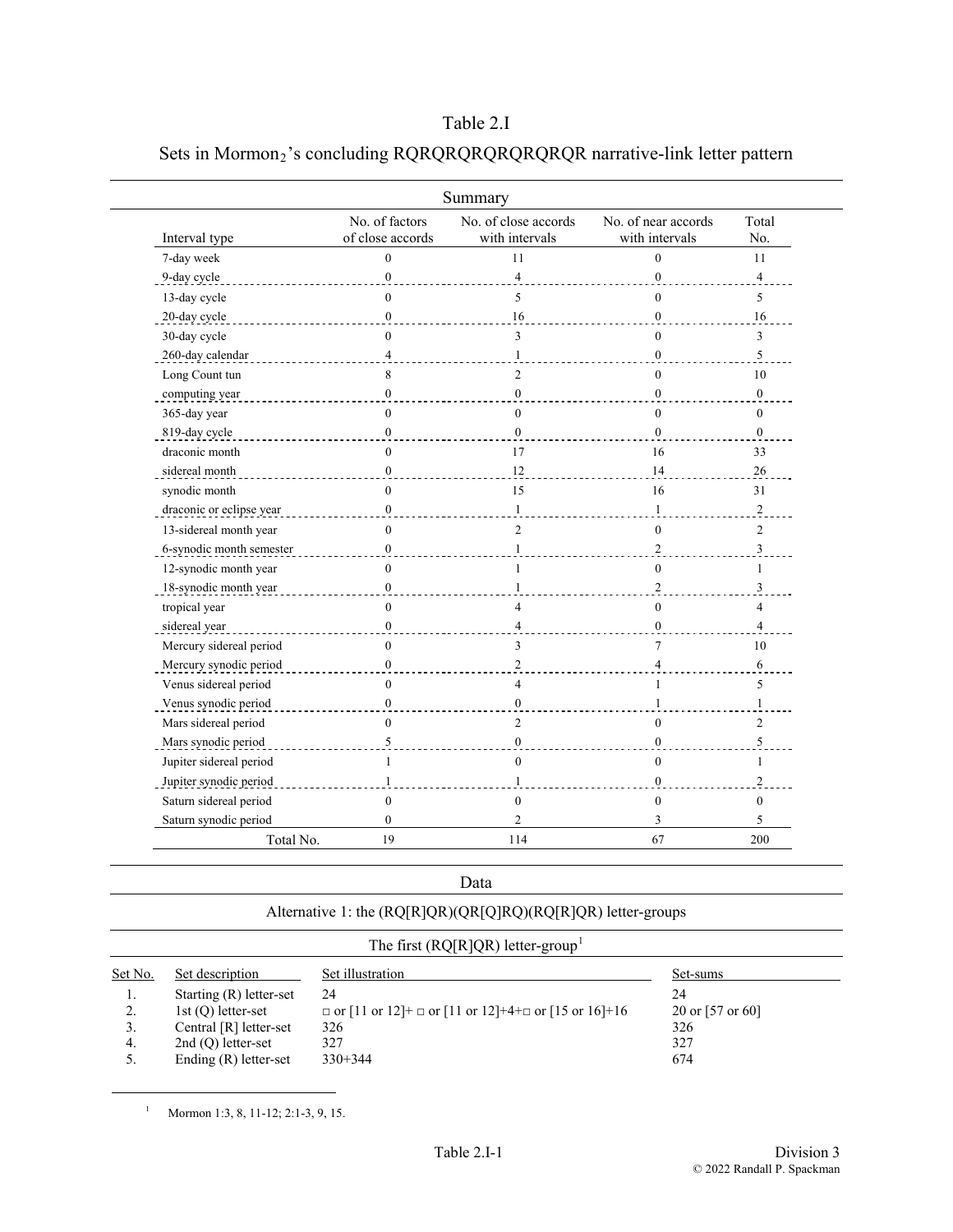| Set No. | Set description            | Set illustration                                                                                                                                                                                                                                                                                                                                                   | Set-sums               |  |
|---------|----------------------------|--------------------------------------------------------------------------------------------------------------------------------------------------------------------------------------------------------------------------------------------------------------------------------------------------------------------------------------------------------------------|------------------------|--|
| 6.      | All $(Q)$ letter-sets      | 20 or [57 or 60]+327                                                                                                                                                                                                                                                                                                                                               | 347 or [384 or 387]    |  |
| 7.      | All $(R)$ letter-sets      | $24+326+674$                                                                                                                                                                                                                                                                                                                                                       | 1024                   |  |
| 8.      | Total letter-group         | 347 or [384 or 387]+1024                                                                                                                                                                                                                                                                                                                                           | 1371 or [1408 or 1411] |  |
| Set No. | Set-context                | Near or close accord                                                                                                                                                                                                                                                                                                                                               |                        |  |
| 1.      | 24 days                    | 1/15th of a close accord with 1 Long Count tun (360 days)                                                                                                                                                                                                                                                                                                          |                        |  |
| 2.      | 20 days                    | a close accord with the length of 1 20-day cycle<br>1/13th of a close accord with 1 260-day calendar<br>1/18th of a close accord with 1 Long Count tun (360 days)<br>1/39th of a close accord with 1 mean synodic period of Mars (about 779.9365 days)                                                                                                             |                        |  |
|         | 37 days<br>40 days         | no near or close accord with any interval listed in Table 3.A of Division 2<br>a close accord with the length of 2 20-day cycles<br>1/9th of a close accord with 1 Long Count tun (360 days)<br>a close accord with the length of 1.5 mean draconic months (about 40.8183 days)<br>a close accord with the length of 1.5 mean sidereal months (about 40.9825 days) |                        |  |
| 3.      | 326 days                   | a close accord with the length of 12 mean draconic months (about 326.5466 days)<br>a near accord with the length of 12 mean sidereal months (about 327.8599 days)<br>a near accord with the length of 11 mean synodic months (about 324.8635 days)                                                                                                                 |                        |  |
| 4.      | 327 days                   | a close accord with the length of 12 mean draconic months (about 326.5466 days)<br>a close accord with the length of 12 mean sidereal months (about 327.8599 days)                                                                                                                                                                                                 |                        |  |
| 5.      | 674 days                   | a close accord with the length of 3 mean sidereal periods of Venus (about 674.1035 days)                                                                                                                                                                                                                                                                           |                        |  |
| 6.      | 347 days                   | a close accord with the length of 1 mean draconic year (about 346.6201 days)<br>a close accord with the length of 3 mean synodic periods of Mercury (about 347.6326 days)                                                                                                                                                                                          |                        |  |
|         | 384 days                   | a near accord with the length of 14 mean sidereal months (about 382.5032 days)<br>a close accord with the length of 13 mean synodic months (about 383.8977 days)                                                                                                                                                                                                   |                        |  |
|         | 387 days                   | a close accord with the length of 43 9-day cycles                                                                                                                                                                                                                                                                                                                  |                        |  |
| 7.      | $1024$ days                | a close accord with the length of 37.5 mean sidereal periods of Mercury (about 1024.5623 days                                                                                                                                                                                                                                                                      |                        |  |
| 8.      | $1371$ days<br>$1408$ days | no near or close accord with any interval listed in Table 3.A of Division 2<br>a close accord with the length of 51.5 mean sidereal months (about 1407.0655 days)<br>a close accord with the length of 16 mean sidereal periods of Mercury (about 1407.5102 days)                                                                                                  |                        |  |
|         | $1411$ days                | no near or close accord with any interval listed in Table 3.A of Division 2                                                                                                                                                                                                                                                                                        |                        |  |

|                |                         |             | The $(QR[Q]RQ)$ letter-group <sup>2</sup>                                                                                                                                                                                                                                        |                |
|----------------|-------------------------|-------------|----------------------------------------------------------------------------------------------------------------------------------------------------------------------------------------------------------------------------------------------------------------------------------|----------------|
| <u>Set No.</u> | Set description         |             | Set illustration                                                                                                                                                                                                                                                                 | Set-sums       |
| 1.             | Starting (Q) letter-set |             | $345+$ or [345]+346                                                                                                                                                                                                                                                              | 691 or [1036]  |
| 2.             | 1st $(R)$ letter-set    |             | 349                                                                                                                                                                                                                                                                              | 349            |
| 3.             | Central [Q] letter-set  |             | 350                                                                                                                                                                                                                                                                              | 350            |
| 4.             | $2nd(R)$ letter-set     |             | $10+10$                                                                                                                                                                                                                                                                          | 20             |
| 5.             | Ending $(Q)$ letter-set |             | $361 + \square$ or [361]+362+363+364                                                                                                                                                                                                                                             | 1450 or [1811] |
| 6.             | All $(Q)$ letter-sets   |             | 691 or $[1036]+350+1450$ or $[1811]$                                                                                                                                                                                                                                             | 2491 or [3197] |
| 7.             | All $(R)$ letter-sets   |             | $349 + 20$                                                                                                                                                                                                                                                                       | 369            |
| 8.             | Total letter-group      |             | 2491 or [3197]+369                                                                                                                                                                                                                                                               | 2860 or [3566] |
| Set No.        | Set-context             |             | Near or close accord                                                                                                                                                                                                                                                             |                |
| 1.             | 691 days<br>$1036$ days |             | no near or close accord with any interval listed in Table 3.A of Division 2<br>a close accord with the length of 148 7-day weeks<br>a near accord with the length of 38 mean draconic months (about 1034.0644 days)                                                              |                |
| 2.             | 349 days                |             | a near accord with the length of 3 mean synodic periods of Mercury (about 347.6326 days)                                                                                                                                                                                         |                |
| 3.             | 350 days                |             | a close accord with the length of 50 7-day weeks<br>a near accord with the length of 4 mean sidereal periods of Mercury (about 351.8776 days)                                                                                                                                    |                |
| 4.             | 20 days                 | (see above) |                                                                                                                                                                                                                                                                                  |                |
| 5.             | $1450$ days             |             | a near accord with the length of 53 mean sidereal months (about 1448.0480 days)<br>a near accord with the length of 16.5 mean sidereal periods of Mercury (about 1451.4949 days)<br>a near accord with the length of 12.5 mean synodic periods of Mercury (about 1448.4693 days) |                |

<span id="page-1-0"></span> $^{2}$  Mormon 2:16, 20, 22, 28; 3:1, 4, 7-8; 4:1, 7.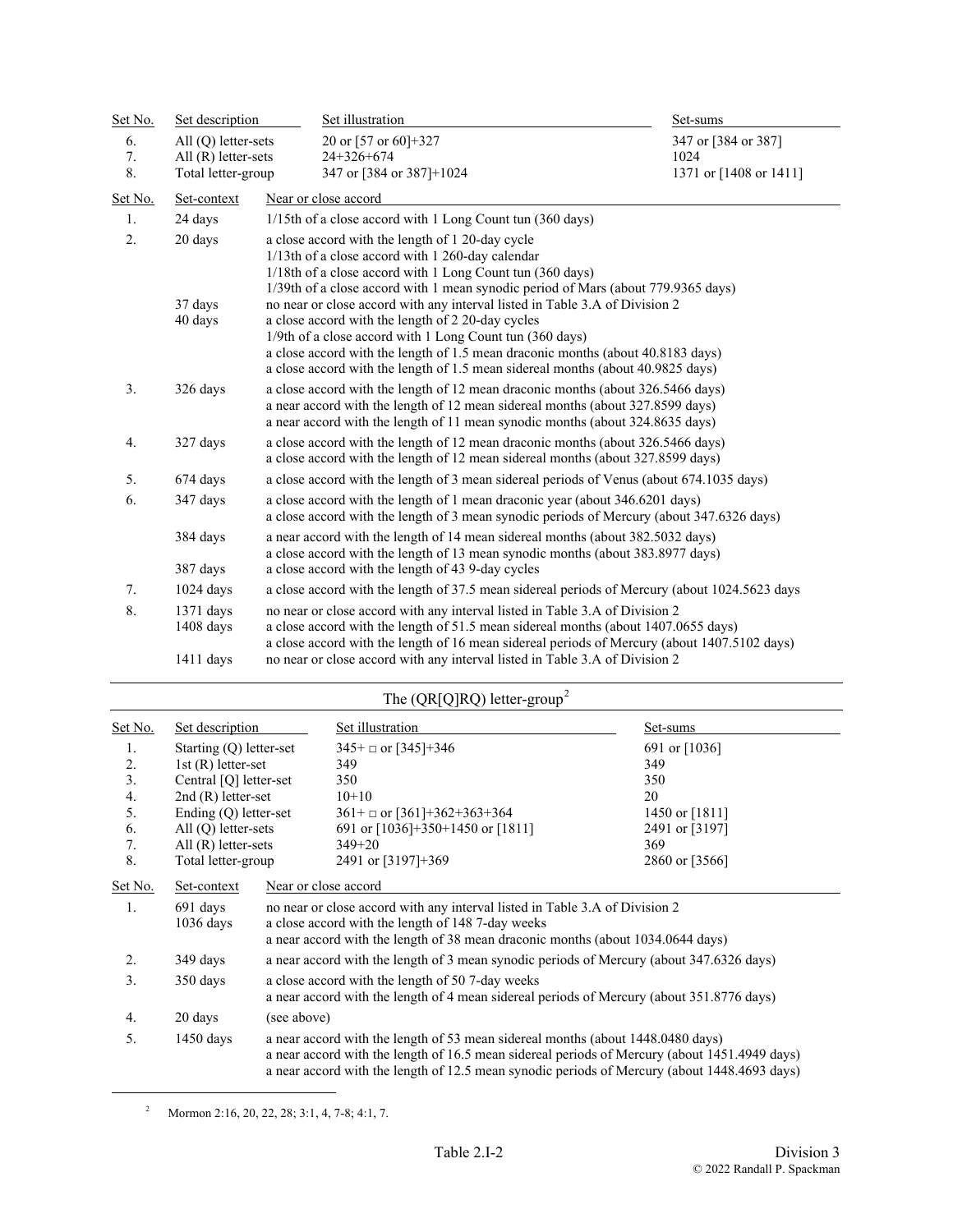| Set No. | Set-context | Near or close accord                                                                                                                                                                                                                                                                                           |
|---------|-------------|----------------------------------------------------------------------------------------------------------------------------------------------------------------------------------------------------------------------------------------------------------------------------------------------------------------|
| 5.      | $1811$ days | a near accord with the length of 66.5 mean draconic months (about 1809.6126 days)                                                                                                                                                                                                                              |
| 6.      | $2491$ days | a near accord with the length of 91.5 mean draconic months (about 2489.9181 days)<br>a close accord with the length of 21.5 mean synodic periods of Mercury (about 2491.3671 days)                                                                                                                             |
|         | 3197 days   | a close accord with the length of 117.5 mean draconic months (about 3197.4359 days)<br>a close accord with the length of 117 mean sidereal months (about 3196.6342 days)<br>a close accord with the length of 9 mean 13-sidereal month years (about 3196.6342 days)                                            |
| 7.      | 369 days    | a close accord with the length of 41 9-day cycles<br>a near accord with the length of 13.5 mean draconic months (about 367.3650 days)<br>a close accord with the length of 13.5 mean sidereal months (about 368.8424 days)<br>a close accord with the length of 12.5 mean synodic months (about 369.1324 days) |
| 8.      | $2860$ days | a close accord with the length of 220 13-day cycles<br>a close accord with the length of 143 20-day cycles<br>a close accord with the length of 11 260-day calendars<br>a close accord with the length of 32.5 mean sidereal periods of Mercury (about 2859.0052 days)                                         |
|         | 3566 days   | a near accord with the length of 131 mean draconic months (about 3564.8008 days)<br>a close accord with the length of 130.5 mean sidereal months (about 3565.4766 days)                                                                                                                                        |

|                                        |                                                                                                                                                                               |                                                                                                                                                                           | The second ( $RQ[R]QR$ ) letter-group <sup>3</sup>                                                                                                                                                                                                                                                                                                                                                                                                |                                                                                    |
|----------------------------------------|-------------------------------------------------------------------------------------------------------------------------------------------------------------------------------|---------------------------------------------------------------------------------------------------------------------------------------------------------------------------|---------------------------------------------------------------------------------------------------------------------------------------------------------------------------------------------------------------------------------------------------------------------------------------------------------------------------------------------------------------------------------------------------------------------------------------------------|------------------------------------------------------------------------------------|
| Set No.                                | Set description                                                                                                                                                               |                                                                                                                                                                           | Set illustration                                                                                                                                                                                                                                                                                                                                                                                                                                  | Set-sums                                                                           |
| 1.<br>2.<br>3.<br>4.<br>5.<br>6.<br>7. | Starting (R) letter-set<br>1st $(Q)$ letter-set<br>Central [R] letter-set<br>$2nd(Q)$ letter-set<br>Ending $(R)$ letter-set<br>$All (O)$ letter-sets<br>All $(R)$ letter-sets |                                                                                                                                                                           | 366<br>$367+375+$ or [375]<br>379<br>380<br>384 or 384+400<br>742 or [1117]+380<br>366+379+384 or 784                                                                                                                                                                                                                                                                                                                                             | 366<br>742 or [1117]<br>379<br>380<br>384 or 784<br>1122 or [1497]<br>1129 or 1529 |
| 8.<br>Set No.                          | Total letter-group<br>Set-context                                                                                                                                             | Near or close accord                                                                                                                                                      | 1122 or [1497]+1129 or 1529                                                                                                                                                                                                                                                                                                                                                                                                                       | 2251 or 2651 or [2626 or 3026]                                                     |
| 1.                                     | 366 days                                                                                                                                                                      |                                                                                                                                                                           | a near accord with the length of 13.5 mean draconic months (about 367.3650 days)<br>a close accord with the length of 1 mean tropical year (about 365.2422 days)<br>a close accord with the length of 1 mean sidereal year (about 365.2564 days)                                                                                                                                                                                                  |                                                                                    |
| 2.                                     | 742 days<br>$1117$ days                                                                                                                                                       |                                                                                                                                                                           | a close accord with the length of 106 7-day weeks<br>a near accord with the length of 41 mean draconic months (about 1115.7010 days)                                                                                                                                                                                                                                                                                                              |                                                                                    |
| 3.                                     | 379 days                                                                                                                                                                      | a near accord with the length of 14 mean draconic months (about 380.9711 days)<br>a close accord with the length of 1 mean synodic period of Saturn (about 378.0921 days) |                                                                                                                                                                                                                                                                                                                                                                                                                                                   |                                                                                    |
| 4.                                     | 380 days                                                                                                                                                                      |                                                                                                                                                                           | a close accord with the length of 19 20-day cycles<br>a close accord with the length of 14 mean draconic months (about 380.9711 days)<br>a near accord with the length of 1 mean synodic period of Saturn (about 378.0921 days)                                                                                                                                                                                                                   |                                                                                    |
| 5.                                     | 384 days<br>784 days                                                                                                                                                          |                                                                                                                                                                           | a near accord with the length of 14 mean sidereal months (about 382.5032days)<br>a close accord with the length of 13 mean synodic months (about 383.8977 days)<br>a close accord with the length of 112 7-day weeks<br>a near accord with the length of 26.5 mean synodic months (about 782.5606 days)                                                                                                                                           |                                                                                    |
| 6.                                     | $1122$ days<br>1497 days                                                                                                                                                      |                                                                                                                                                                           | a near accord with the length of 41 mean sidereal months (about 1120.1881 days)<br>a close accord with the length of 38 mean synodic months (about 1122.1624 days)<br>a near accord with the length of 5 mean sidereal periods of Venus (about 1123.5058 days)<br>a close accord with the length of 55 mean draconic months (about 1496.6721 days)<br>a near accord with the length of 17 mean sidereal periods of Mercury (about 1495.4796 days) |                                                                                    |
| 7.                                     | $1129$ days<br>1529 days                                                                                                                                                      |                                                                                                                                                                           | a close accord with the length of 41.5 mean draconic months (about 1129.3071 days)<br>a near accord with the length of 56 mean sidereal months (about 1530.0130 days)                                                                                                                                                                                                                                                                             |                                                                                    |
| 8.                                     | $2251$ days<br>$2651$ days<br>$2626$ days                                                                                                                                     |                                                                                                                                                                           | no near or close accord with any interval listed in Table 3.A of Division 2<br>a close accord with the length of 97 mean sidereal months (about 2650.2010 days)<br>a close accord with the length of 202 13-day cycles<br>a close accord with the length of 96.5 mean draconic months (about 2625.9792 days)<br>a near accord with the length of 4.5 mean synodic periods of Venus (about 2627.6475 days)                                         |                                                                                    |

<sup>&</sup>lt;sup>3</sup> Mormon 4:10, 15-17; 5:5-6; 6:5; 8:6.

<span id="page-2-0"></span>

L,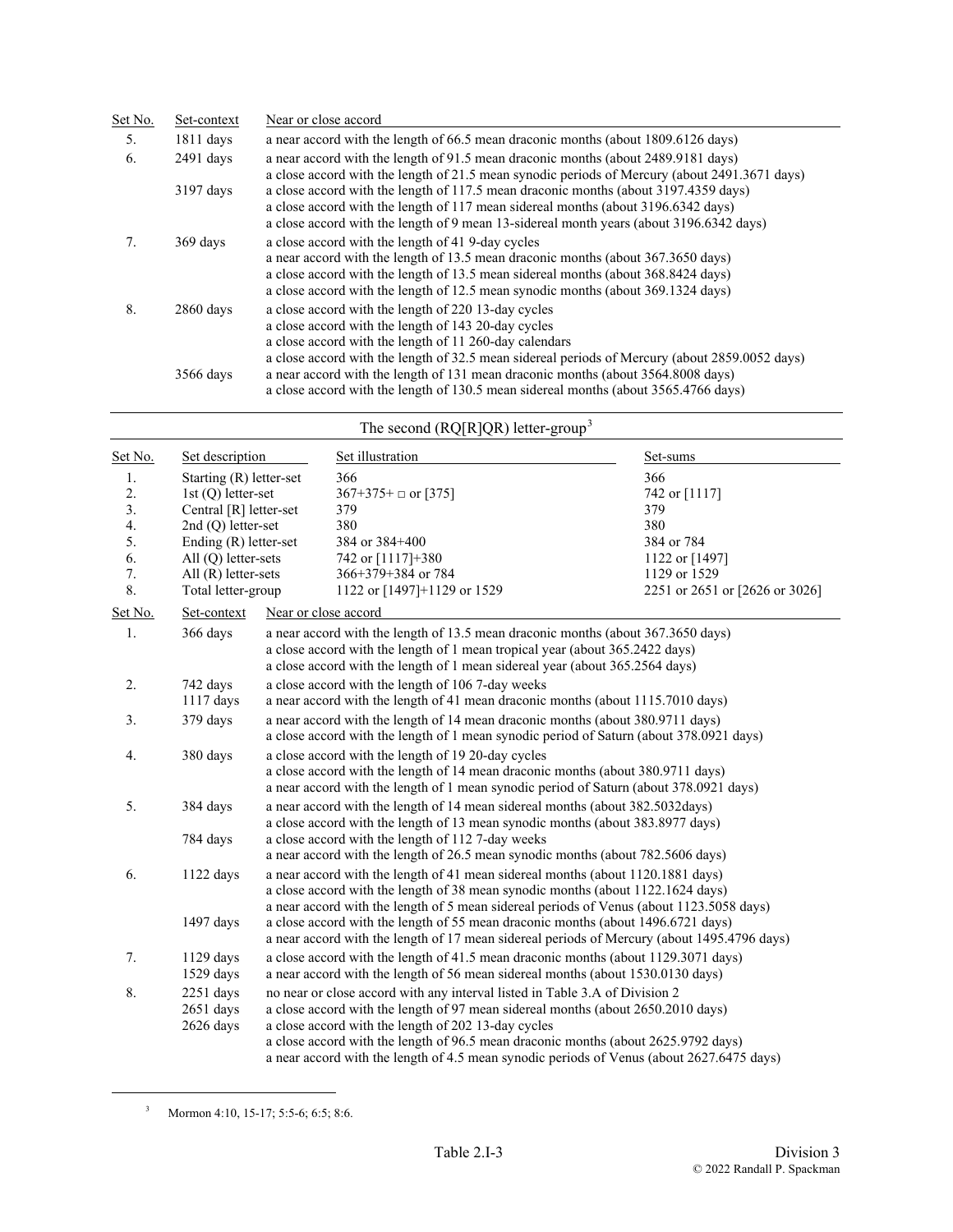| Set No.        | Set-context                                                                | Near or close accord                                                                                                                                                                                                                                                                                                                                                                                                                                                                                                                                                                                                                                                    |                                                                                               |
|----------------|----------------------------------------------------------------------------|-------------------------------------------------------------------------------------------------------------------------------------------------------------------------------------------------------------------------------------------------------------------------------------------------------------------------------------------------------------------------------------------------------------------------------------------------------------------------------------------------------------------------------------------------------------------------------------------------------------------------------------------------------------------------|-----------------------------------------------------------------------------------------------|
| 8.             | 3026 days                                                                  | a close accord with the length of 102.5 mean synodic months (about 3026.8855 days)<br>a near accord with the length of 8 mean synodic periods of Saturn (about 3024.7366 days)                                                                                                                                                                                                                                                                                                                                                                                                                                                                                          |                                                                                               |
|                |                                                                            | The $(RQ[R]QR)(QR[Q]RQ)(RQ[R]QR)$ letter pattern                                                                                                                                                                                                                                                                                                                                                                                                                                                                                                                                                                                                                        |                                                                                               |
| Set No.        | Set description                                                            | Set illustration                                                                                                                                                                                                                                                                                                                                                                                                                                                                                                                                                                                                                                                        | Set-sums                                                                                      |
| 1.<br>2.<br>3. | $All (Q) letter-sets$<br>All $(R)$ letter-sets<br>Total letter pattern     | 347 or [384 or 387]+2491 or [3197]+1122 or [1497]<br>1024+369+1129 or 1529<br>3960 or [5078 or 5081]+2522 or 2922                                                                                                                                                                                                                                                                                                                                                                                                                                                                                                                                                       | 3960 or [5078 or 5081]<br>2522 or 2922<br>6482 or 6882 or [7600 or<br>8000] or [7603 or 8003] |
| Set No.        | Set-context                                                                | Near or close accord                                                                                                                                                                                                                                                                                                                                                                                                                                                                                                                                                                                                                                                    |                                                                                               |
| 1.             | 3960 days                                                                  | a close accord with the length of 440 9-day cycles<br>a close accord with the length of 198 20-day cycles<br>a close accord with the length of 132 30-day cycles<br>a close accord with the length of 11 Long Count tuns (360 days)<br>a close accord with the length of 145.5 mean draconic months (about 3959.3780 days)<br>a near accord with the length of 145 mean sidereal months (about 3961.6407 days)<br>a near accord with the length of 45 mean sidereal periods of Mercury (about 3958.6226 days)                                                                                                                                                           |                                                                                               |
|                | 5078 days<br>5081 days                                                     | a near accord with the length of 172 mean synodic months (about 5079.2615 days)<br>a close accord with the length of 186 mean sidereal months (about 5081.8288 days)<br>a near accord with the length of 172 mean synodic months (about 5079.2615 days)                                                                                                                                                                                                                                                                                                                                                                                                                 |                                                                                               |
| 2.             | 2522 days<br>2922 days                                                     | a close accord with the length of 194 13-day cycles<br>a near accord with the length of 107 mean sidereal months (about 2923.4176 days)<br>a near accord with the length of 99 mean synodic months (about 2923.5284 days)<br>a near accord with the length of 16.5 6-month lunar semesters (about 2923.5284 days)<br>a near accord with the length of 5.5 18-month lunar years (about 2923.5284 days)<br>a close accord with the length of 8 mean tropical years (about 2921.9375 days)<br>a close accord with the length of 8 mean sidereal years (about 2922.0510 days)<br>a close accord with the length of 13 mean sidereal periods of Venus (about 2921.1151 days) |                                                                                               |
| 3.             | 6482 days<br>6882 days<br>7600 days<br>8000 days<br>7603 days<br>8003 days | a close accord with the length of 926 7-day weeks<br>a close accord with the length of 219.5 mean synodic months (about 6481.9645 days)<br>a near accord with the length of 233 mean synodic months (about 6880.6275 days)<br>a close accord with the length of 380 20-day cycles<br>a close accord with the length of 400 20-day cycles<br>a close accord with the length of 294 mean draconic months (about 8000.3927 days)<br>a near accord with the length of 257.5 mean synodic months (about 7604.1269 days)<br>a close accord with the length of 271 mean synodic months (about 8002.7899 days)                                                                  |                                                                                               |

#### Alternative 2: the (RQR[Q]RQR)[Q](RQR[Q]RQR) letter pattern

## The first (RQR[Q]RQR) letter-group<sup>[4](#page-3-0)</sup>

| Set No. | Set description           | Set illustration                                                      | Set-sums               |
|---------|---------------------------|-----------------------------------------------------------------------|------------------------|
| 1.      | Starting $(R)$ letter-set | 24                                                                    | 24                     |
| 2.      | $1st(Q)$ letter-set       | $\Box$ or [11 or 12]+ $\Box$ or [11 or 12]+4+ $\Box$ or [15 or 16]+16 | 20 or $[57$ or 60]     |
| 3.      | $2nd(R)$ letter-set       | 326                                                                   | 326                    |
| 4.      | Central [Q] letter-set    | 327                                                                   | 327                    |
| 5.      | $3rd(R)$ letter-set       | $330+344$                                                             | 674                    |
| 6.      | $3rd(Q)$ letter-set       | $345+$ or [345]+346                                                   | 691 or $[1036]$        |
| 7.      | Ending $(R)$ letter-set   | 349                                                                   | 349                    |
| 8.      | All $(Q)$ letter-sets     | 20 or [57 or 60]+327+691 or [1036]                                    | 1038 or [1420 or 1423] |
| 9.      | $All(R)$ letter-sets      | 24+326+674+349                                                        | 1373                   |
| 10.     | Total letter-group        | 1038 or [1420 or 1423]+1373                                           | 2411 or [2793 or 2796] |

<span id="page-3-0"></span><sup>4</sup> Mormon 1:3, 8, 11, 12; 2:1-3, 9, 15-16, 20, 22, 28.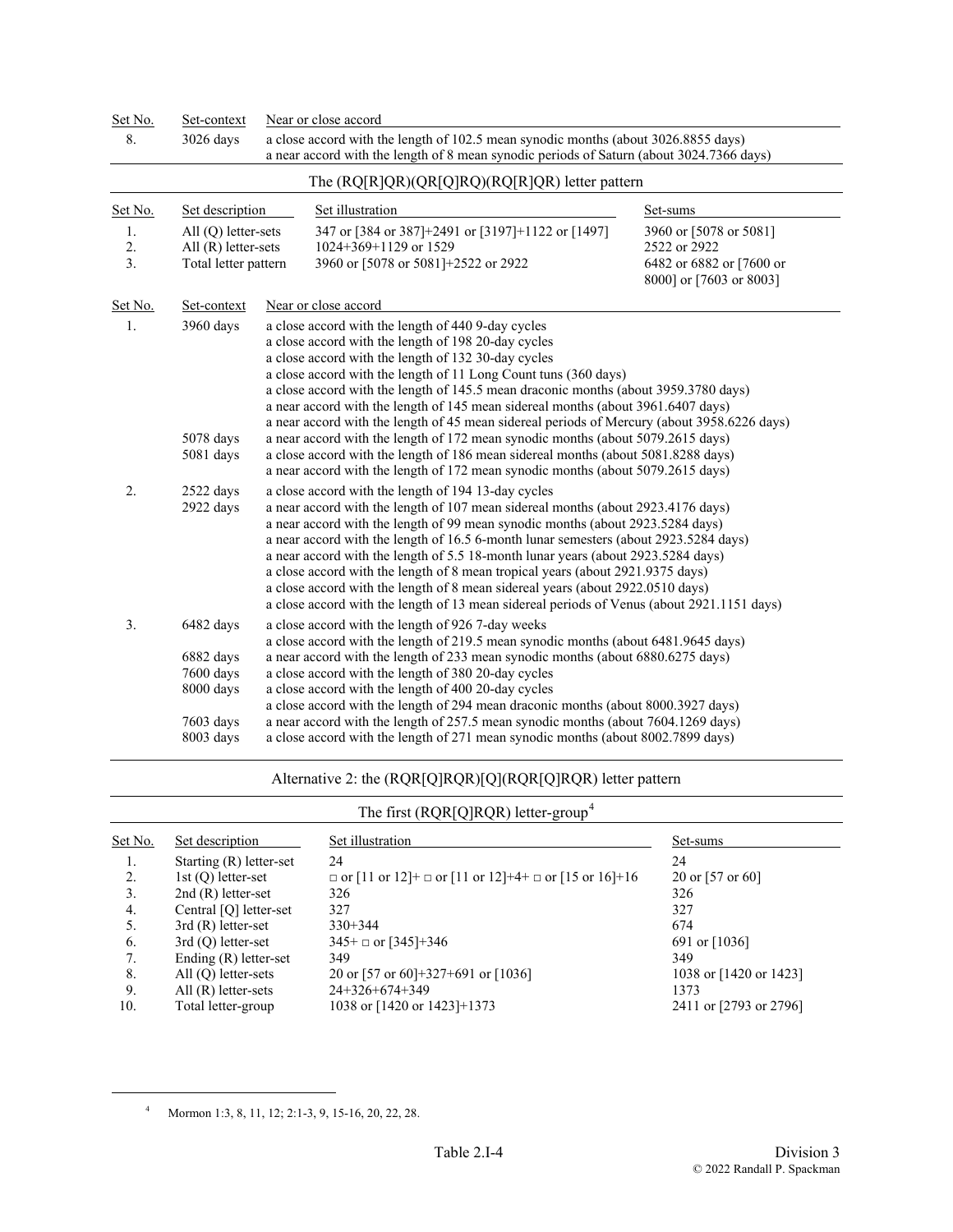| Set No. | Set-context              |                            | Near or close accord                                                                                                                                                                                                                                                                                                                    |                                |
|---------|--------------------------|----------------------------|-----------------------------------------------------------------------------------------------------------------------------------------------------------------------------------------------------------------------------------------------------------------------------------------------------------------------------------------|--------------------------------|
| 1.      | 24 days                  | (see above)                |                                                                                                                                                                                                                                                                                                                                         |                                |
| 2.      | 20 days<br>57 days       | (see above)                | 1/7th of a close accord with 1 mean synodic period of Jupiter (about 398.8842 days)<br>1/76th of a close accord with 1 mean sidereal period of Jupiter (about 4332.8486 days)                                                                                                                                                           |                                |
|         | 60 days                  |                            | a close accord with the length of 3 20-day cycles<br>a close accord with the length of 2 30-day cycles<br>1/6th of a close accord with 1 Long Count tun (360 days)<br>a close accord with the length of 2 mean synodic months (about 59.0612 days)<br>1/13th of a close accord with 1 mean synodic period of Mars (about 779.9365 days) |                                |
| 3.      | 326 days                 | (see above)                |                                                                                                                                                                                                                                                                                                                                         |                                |
| 4.      | 327 days                 | (see above)                |                                                                                                                                                                                                                                                                                                                                         |                                |
| 5.      | 674 days                 | (see above)                |                                                                                                                                                                                                                                                                                                                                         |                                |
| 6.      | 691 days<br>1036 days    | (see above)<br>(see above) |                                                                                                                                                                                                                                                                                                                                         |                                |
| 7.      | 349 days                 | (see above)                |                                                                                                                                                                                                                                                                                                                                         |                                |
| 8.      | 1038 days                |                            | a close accord with the length of 38 mean sidereal months (about 1038.2231 days)                                                                                                                                                                                                                                                        |                                |
|         | 1420 days                |                            | a near accord with the length of 3 mean draconic years (about 1039.8602 days)<br>a close accord with the length of 71 20-day cycles<br>a close accord with the length of 52 mean sidereal months (about 1420.7263 days)<br>a close accord with the length of 4 13-sidereal month years (about 1420.7263 days)                           |                                |
|         | 1423 days                |                            | no near or close accord with any interval listed in Table 3.A of Division 2                                                                                                                                                                                                                                                             |                                |
| 9.      | 1373 days                |                            | a near accord with the length of 50.5 mean draconic months (about 1374.2171 days)<br>a close accord with the length of 46.5 mean synodic months (about 1373.1724 days)<br>a close accord with the length of 2 mean sidereal periods of Mars (about 1373.9915 days)                                                                      |                                |
| 10.     | $2411$ days<br>2793 days |                            | no near or close accord with any interval listed in Table 3.A of Division 2<br>a close accord with the length of 399 7-day weeks<br>a close accord with the length of 7 mean synodic periods of Jupiter (about 2792.1895days)                                                                                                           |                                |
|         | 2796 days                |                            | no near or close accord with any interval listed in Table 3.A of Division 2                                                                                                                                                                                                                                                             |                                |
|         |                          |                            | The central [Q] letter-set <sup>5</sup>                                                                                                                                                                                                                                                                                                 |                                |
| Set No. | Set description          |                            | Set illustration                                                                                                                                                                                                                                                                                                                        | Set-sums                       |
| 1.      | Central [Q] letter-set   |                            | 350                                                                                                                                                                                                                                                                                                                                     | 350                            |
| Set No. | Set-context              |                            | Near or close accord                                                                                                                                                                                                                                                                                                                    |                                |
| 1.      | 350 days                 | (see above)                |                                                                                                                                                                                                                                                                                                                                         |                                |
|         |                          |                            | The second (RQR[Q]RQR) letter-group <sup>6</sup>                                                                                                                                                                                                                                                                                        |                                |
| Set No. | Set description          |                            | Set illustration                                                                                                                                                                                                                                                                                                                        | Set-sums                       |
| 1.      | Starting (R) letter-set  |                            | $10+10$                                                                                                                                                                                                                                                                                                                                 | 20                             |
| 2.      | 1st $(Q)$ letter-set     |                            | 361+ $\Box$ or [361]+362+363+364                                                                                                                                                                                                                                                                                                        | 1450 or [1811]                 |
| 3.      | $2nd(R)$ letter-set      |                            | 366                                                                                                                                                                                                                                                                                                                                     | 366                            |
| 4.      | Central [Q] letter-set   |                            | $367+375+ \square$ or [375]                                                                                                                                                                                                                                                                                                             | 742 or [1117]                  |
| 5.      | $3rd(R)$ letter-set      |                            | 379                                                                                                                                                                                                                                                                                                                                     | 379                            |
| 6.      | $3rd(Q)$ letter-set      |                            | 380                                                                                                                                                                                                                                                                                                                                     | 380                            |
| 7.      | Ending (R) letter-set    |                            | 384 or 384+400                                                                                                                                                                                                                                                                                                                          | 384 or 784                     |
| 8.      | All (Q) letter-sets      |                            | 1450 or [1811]+742 or [1117]+380                                                                                                                                                                                                                                                                                                        | 2572 or [3308]                 |
| 9.      | All $(R)$ letter-sets    |                            | 20+366+379+384 or 784                                                                                                                                                                                                                                                                                                                   | 1149 or 1549                   |
| 10.     | Total letter-group       |                            | 2572 or [3308]+1149 or 1549                                                                                                                                                                                                                                                                                                             | 3721 or 4121 or [4457 or 4857] |

<span id="page-4-0"></span><sup>5</sup> Mormon 2:28.

<span id="page-4-1"></span><sup>6</sup> Mormon 3:1, 4, 7-8; 4:1, 7, 10, 15-17; 5:5-6; 6:5; 8:6.